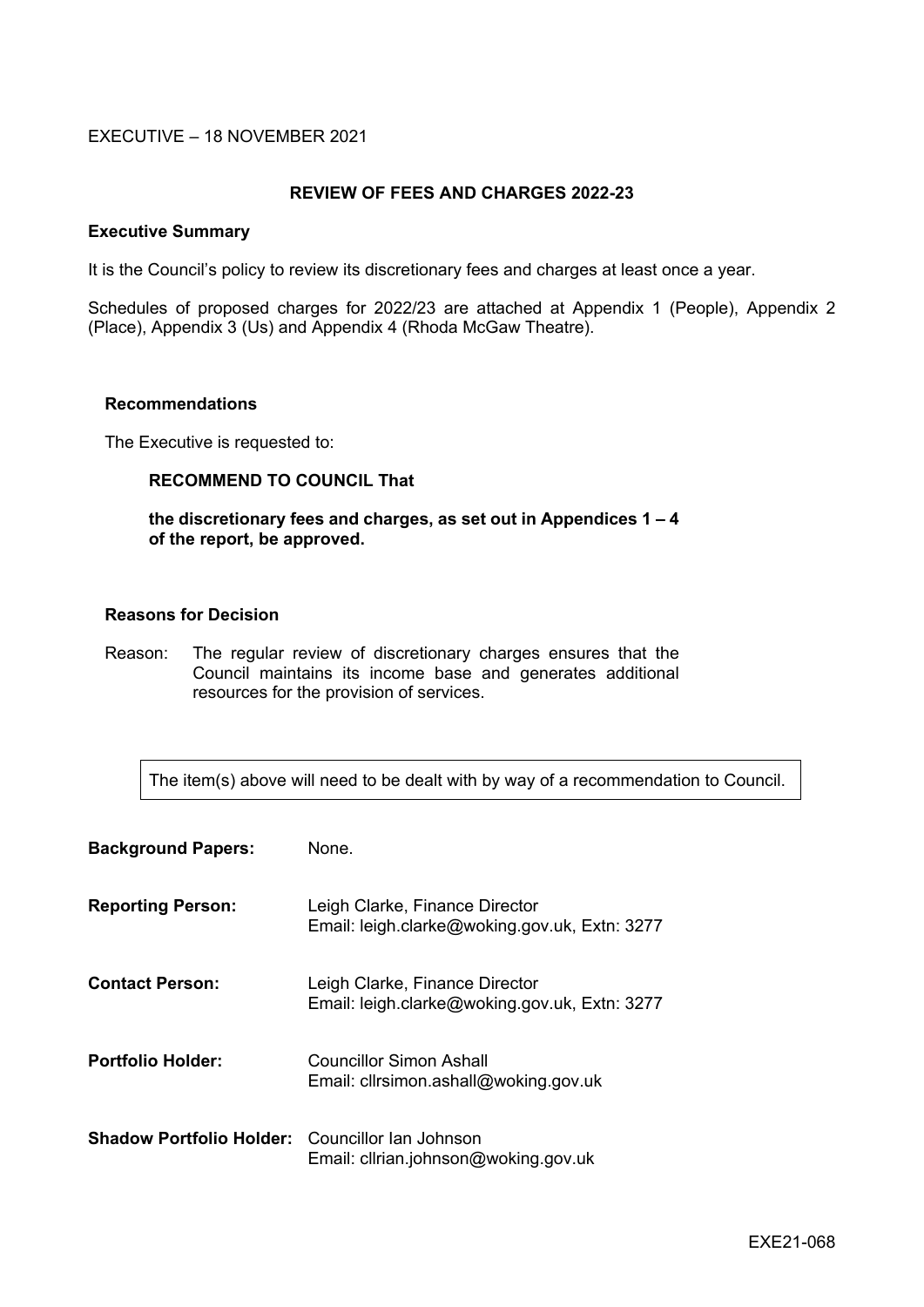**Date Published:** 12 November 2021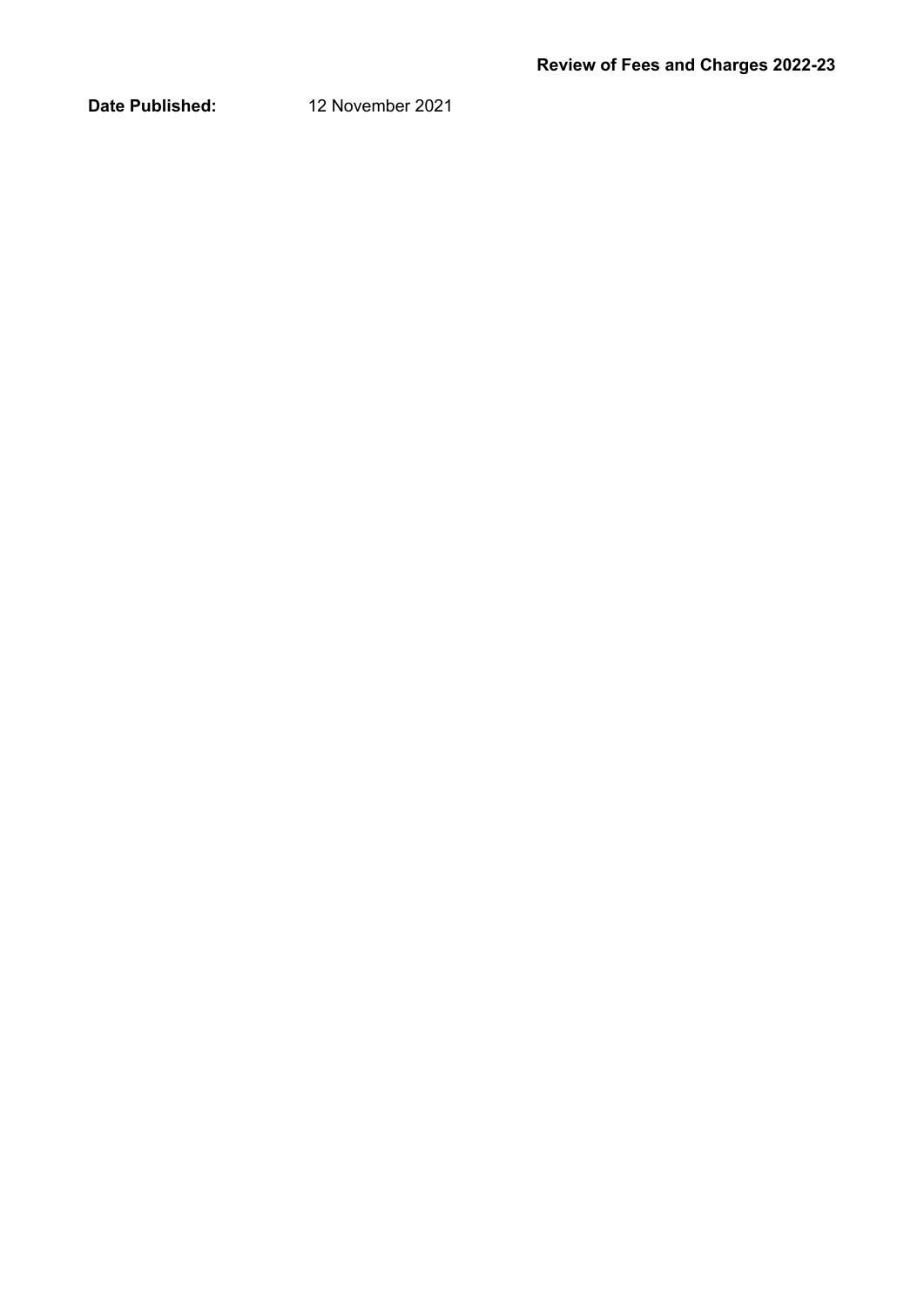# **1.0 Introduction**

- 1.1 In accordance with Council Policy, fees and charges which are at the discretion of the Council are reviewed at least annually.
- 1.2 The fees and charges for 2021/22 were approved by the Council on 3 December 2020 and the forecast yields were incorporated in the budget approved by the Council on 11 February 2021.
- 1.3 As was the case when the 2021/22 fees and charges were agreed, service areas have been asked to look at ways of increasing yield through increased activity, revised charging or new charging opportunities. This process has been considered alongside the Council's Fit for the Future efficiency programme and has focussed particularly on those areas where charges are below comparable rates and where the cost of providing the services is not recovered.
- 1.4 Schedules of proposed charges for 2022/23 are attached at Appendix 1 (People), Appendix 2 (Place), Appendix 3 (Us) and Appendix 4 (Rhoda McGaw Theatre).
- 1.5 The Council's "Strategy for Applying and Setting Fees and Charges for Services" sets out a broad and transparent approach to setting fees and charges. All charges are reviewed against this strategy and charges will be set in line with the framework outlined.
- 1.6 A commentary on any specific service issues arising from the review follows. The name of the relevant Officer contact has also been provided.

## **2.0 People**

- 2.1 Centres for the Community (Appendix 1)
- 2.2 Hiring fees for the Centres have simplified this year. In previous years, each individual room had four different rates, relating to different times and days of the week. For buildings such as these, this approach is arguably unnecessary and therefore one set rate per hour is proposed for each individual room. These new rates are not an increase for residents and the cost of hiring the Centres remains excellent value when compared to local market comparisons.
- 2.3 Income from the Centres will significantly increase in 2022/23. In previous years, the cumulative income target for Parkview, The Vyne, St. Mary's and Moorcroft was £75,241. This has now more than doubled and the projected income is over £180,000. This is due to the wider use of the buildings and increase in partnerships. Regular hirers are booking the facilities and do not require key holder support, and charities and Public Health teams now lease designated spaces, generating sustained annual income. This both improves the offer of the Centres for residents, relating to the Council's health and wellbeing priorities, as well as increasing overall income and reducing admin demands.

#### Community Meals (Julie Mémé) (Appendix 1)

- 2.4 The Community Meals Service is a vital service for many elderly, vulnerable and disabled residents of Woking. There are two elements to the service:
	- Community Meals Delivery Service
	- Community meals and café provision in Community Centres and extra care schemes (Brockhill and Hale End Court)

## Community Meals Delivery Service

2.5 Community meals currently delivers 1130 meals a week, and finished last financial year with an 47.2% increase in growth from pre pandemic time with 216 regular clients.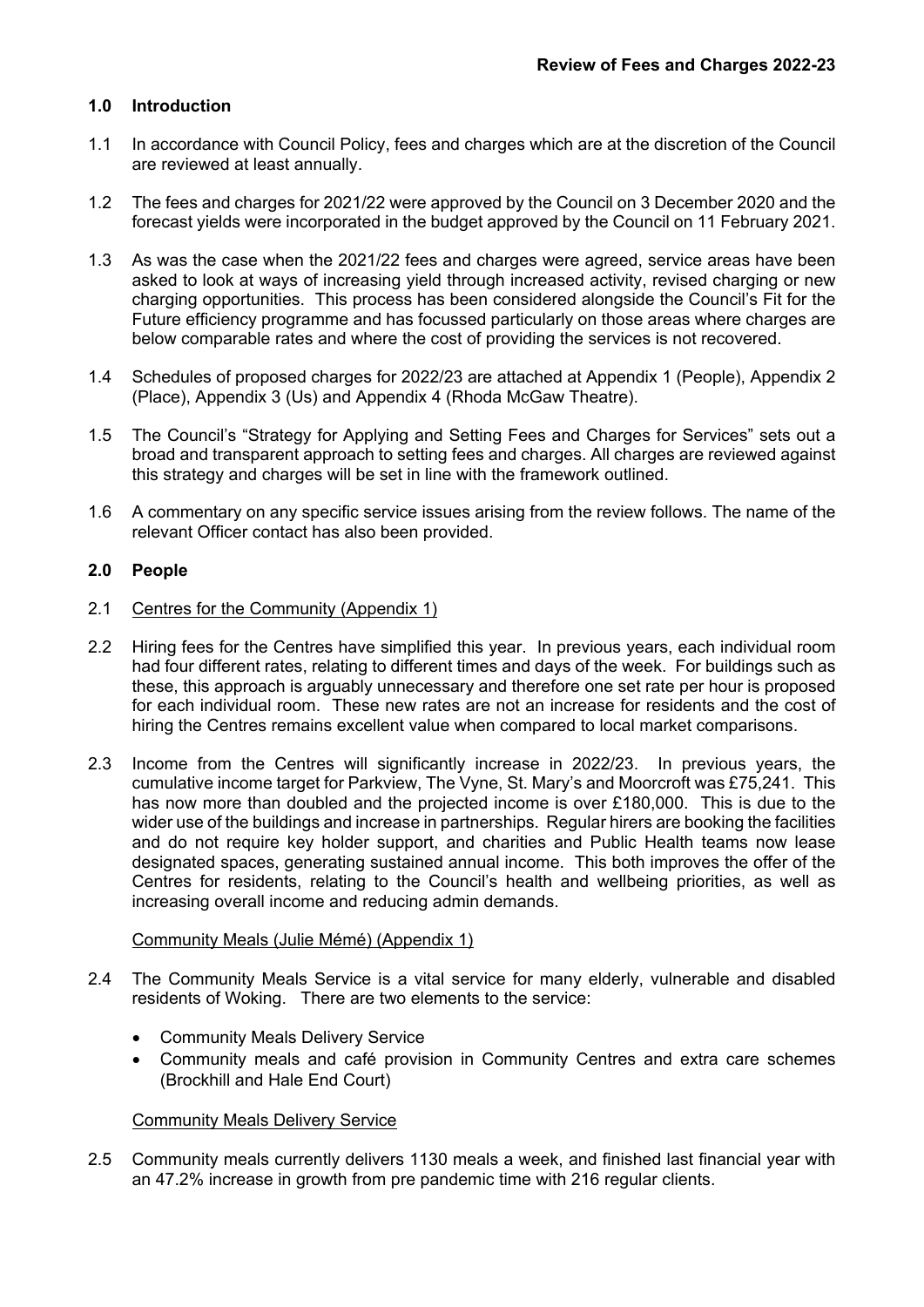- 2.6 The menu offer has been adapted over the past 12 months and will continue to change to offer variety and flexibility to cater for all health needs.
- 2.7 The Community Meals Service is more than a meal. By regular and often daily contact with our most vulnerable and isolated residents our staff can monitor their clients health and condition of the home and make the necessary referrals for other services and agencies to get involved when needed. Many of our clients have no family or visitors other than the Meals Delivery Officer. Our Officer is the only person they see. A majority of properties have to be entered by key safe and lunch plated up and presented to the client as they have severe mobility issues. The charge for a meal must therefore remain affordable and cost should not be a barrier to our most vulnerable residents.
- 2.8 Frozen meals are now being delivered alongside the hot lunch service to ensure client's needs are met and charged the same rate as the hot lunch service. This means we are able to deliver meals to clients who may have to attend appointments or would prefer to cook the meals themselves later in the day.
- 2.9 The past 12 months has seen a drastic increase in the number of people needing assistance from the Meals Service, especially through the pandemic which doubled the number of clients at its peak.
- 2.10 The cost in relation to food and resources needed to maintain the service has increased annually by at least 5%. There are still price uncertainties due to how the pandemic, Brexit and HGV shortages will impact and potentially cause additional price increases.
- 2.11 The Council's current two course lunch and frozen charge of £4.40 remains low across Surrey, with only Spelthorne and Surrey Heath offering a service at a lower price. All district and Boroughs use the same supplier for the meals.

| <b>Council</b>      | <b>Cost Lunch 2021/22</b> |
|---------------------|---------------------------|
| Waverley            | £6.50 - £7.00             |
| Mole Valley         | £5.20                     |
| Epsom and Ewell     | £4.95                     |
| Elmbridge           | £4.80                     |
| Runnymede           | £4.40                     |
| Guildford           | £4.40                     |
| Woking              | £4.40                     |
| <b>Surrey Heath</b> | £4.10                     |
| Spelthorne          | £4.00                     |

2.12 The 2021/2022 charges from Surrey district and boroughs are:

The Community Meals Delivery Service is subsidised.

| <b>Financial Year</b> | Income   | Expenditure | Staffing plus on | Deficit  |
|-----------------------|----------|-------------|------------------|----------|
|                       |          |             | costs            |          |
| Est 2021/22           | £300,814 | £141,970    | £301,427         | £142,583 |

2.13 The past 18 months costs have been exceptional. The effects of the pandemic did increase the number of clients but it significantly increased staffing costs and transportation in addition to food prices rising sharply. Prior to 2021/22 the charges for meals had not been increased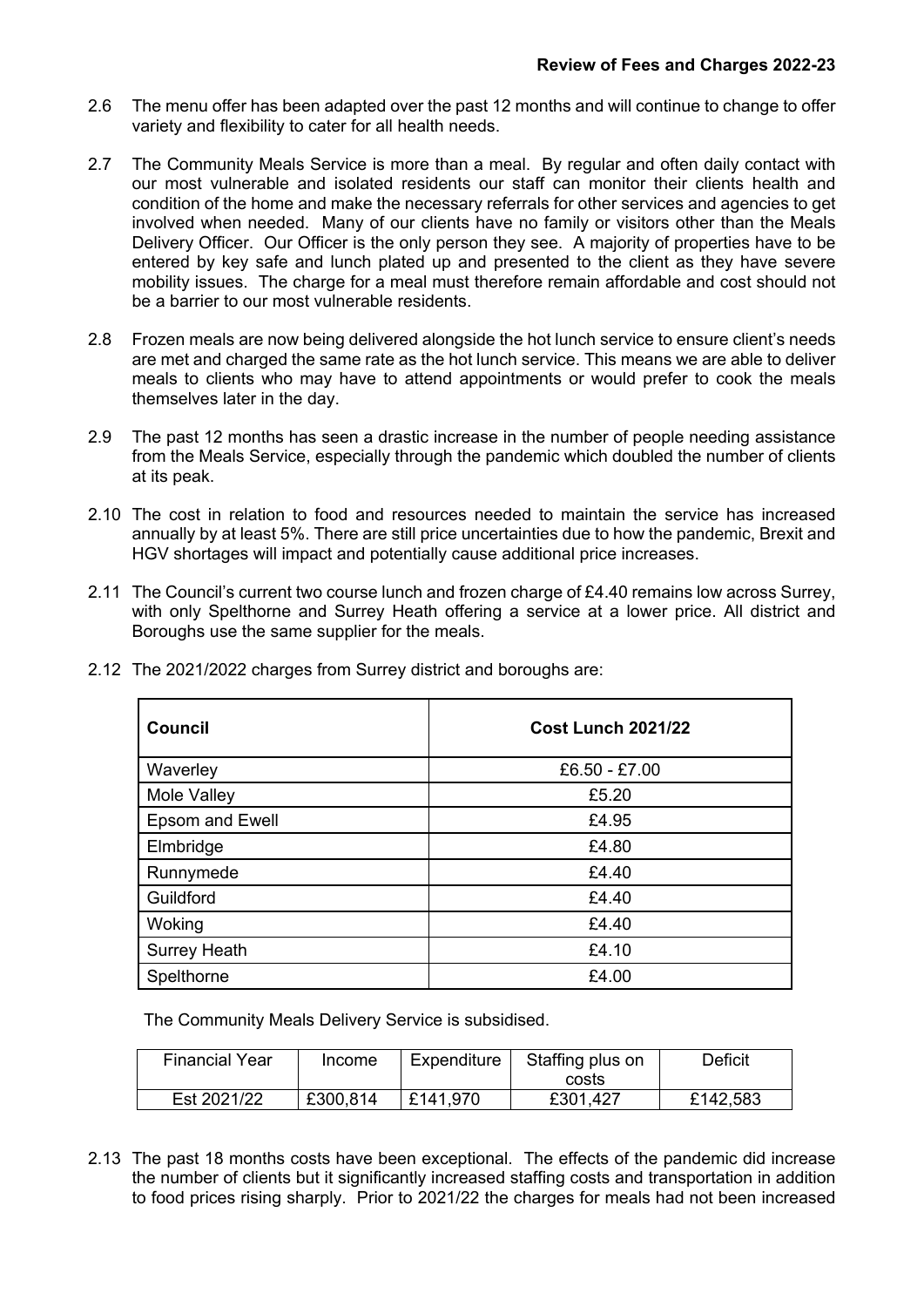for four years. Considerable efficiencies have now taken place, both in processes and staffing and being planned to further reduce the deficit.

- 2.14 An increase in meals cost is recommended to start moving towards the Community Meals Service covering its own costs.
- 2.15 The table below indicates the resulting income generation from 5%, 10%, 15%, 20% increases in costs with current client numbers.

| <b>Community Meals Price % Increase</b> |        |       |       |       |       |  |  |  |  |
|-----------------------------------------|--------|-------|-------|-------|-------|--|--|--|--|
| <b>Current</b>                          |        |       |       |       |       |  |  |  |  |
| <b>Meal Type</b>                        | Charge | 5%    | 10%   | 15%   | 20%   |  |  |  |  |
| 2 course Main                           | £4.40  | £4.62 | £4.84 | £5.06 | £5.28 |  |  |  |  |
| Tea bag                                 | £2.20  | £2.31 | £2.42 | £2.53 | £2.64 |  |  |  |  |
| <b>Breakfast</b>                        | £1.10  | £1.16 | f1.21 | f1.27 | £1.32 |  |  |  |  |

Income Generation on % increases

| <b>Meal Type</b> | <b>Current</b> |             |             |             |             |
|------------------|----------------|-------------|-------------|-------------|-------------|
|                  | <b>Income</b>  | 5%          | 10%         | 15%         | 20%         |
| Lunch            | £232,085.70    | £243,689.99 | £255,294.27 | £266,898.56 | £278,502.84 |
| Tea              | £29,741.14     | £31,228.20  | £32,715.25  | £34,202.31  | £35,689.37  |
| <b>Breakfast</b> | £1,518.55      | £1,594.48   | £1,670.41   | £1,746.33   | £1,822.26   |
| Total            | £263,345.39    | £276,512.66 | £289,679.93 | £302,847.20 | £316,014.47 |
| Additional       |                |             |             |             |             |
| income           |                |             |             |             |             |
| generated        | 0              | £13,167.27  | £26,334.54  | £39,501.81  | £52,669.08  |

2.16 It is therefore recommended to increase the meals charges by 15% to reduce the deficit.

Community Centres and Extra Care Schemes Meals (Appendix 1)

- 2.17 Discussion are underway with the voluntary sector to consider the transfer of the responsibility of the kitchens and cafes in the Community Centres to them making further savings to the service. This model has already proved successful, with the transfer of Moorcroft kitchen and café to Foodwise CIC in November 2020.
- 2.18 No income was generated from the Community Centre meals and cafes as we remained in lock down and even now have comparatively small number of customers returning.
- 2.19 If the meals in the community centres are retained in house then the cost of a 2 course hot lunches is recommended to also increase by 10% from £6.00 to £6.60 p day. The 2 course meal at Brockhill and Hale End Course would also increase by 10% from £5.00 to £5.50 per meal.

Careline (Julie Mémé) (Appendix 1)

- 2.20 Careline is a vital service for our residents who need extra reassurance to enable them to live independently at home.
- 2.21 As at 1 August 2021 there were 1185 Careline clients.
- 2.22 In Woking there are 2 rates of weekly rental charges: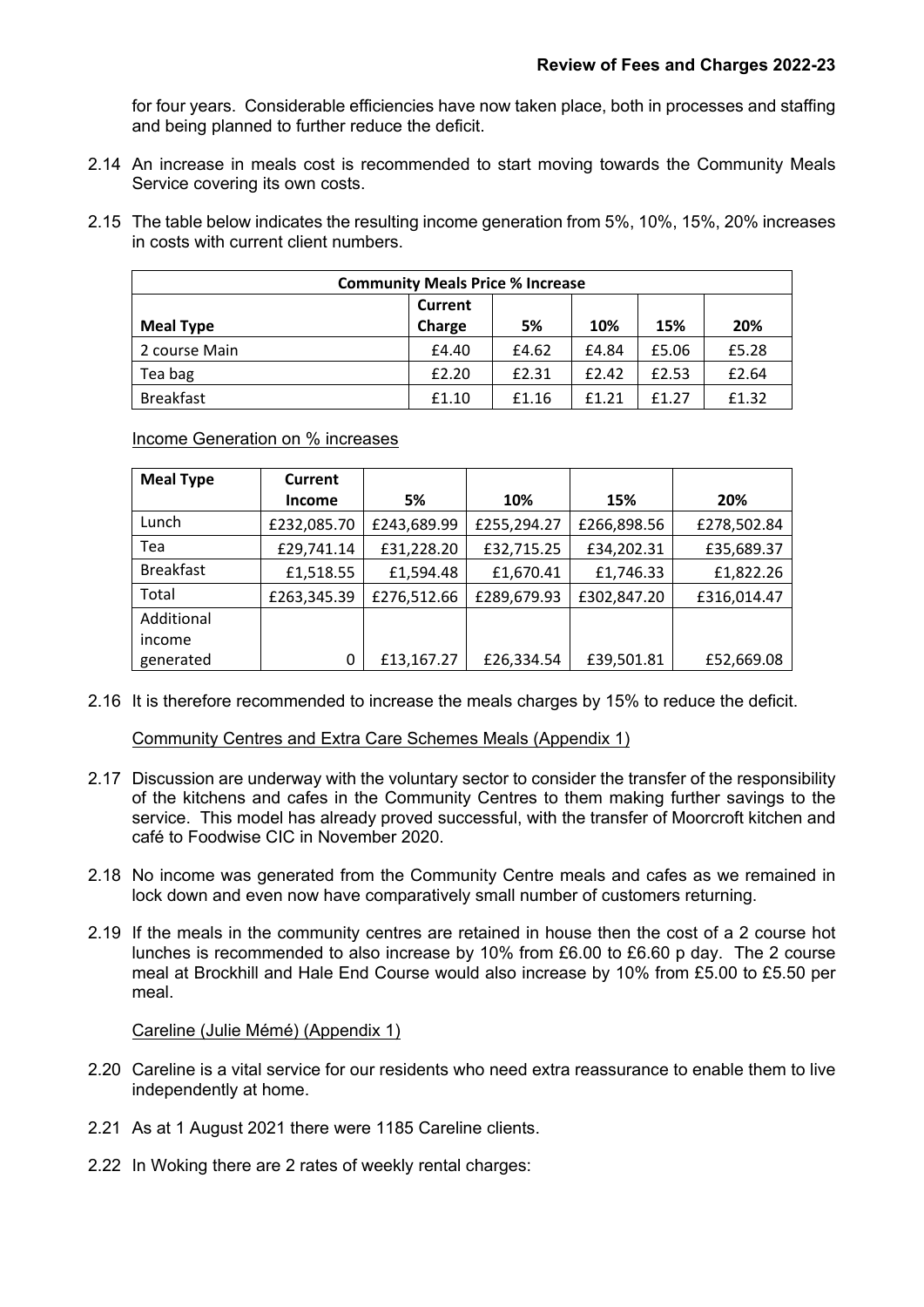- £4.70 full rental 906 clients
- or £4.00 reduced rental for those clients in receipt of means tested benefits 279 clients 2021/22 saw the first increase in charges for 4 years.
- 2.23 The predicted income for 2021/22 was £227,282 from full rental clients and £66,560 from those on means tested benefits.

| <b>District and Borough</b> | Weekly charge 2020/21                          |
|-----------------------------|------------------------------------------------|
| Runnymede                   | £4.90                                          |
| <b>Surrey Heath</b>         | £4.90                                          |
| Woking                      | £4.70 (£4.00 if means tested benefit received) |
| Guildford                   | £4.60                                          |
| Mole Valley                 | £4.60                                          |
| Waverley                    | £4.55                                          |
| Spelthorne                  | £4.30                                          |
| Elmbridge                   | £3.93                                          |

2.24 The table below indicates the rental charges of District and Boroughs in Surrey.

2.25 Woking is the only district and borough in Surrey to have a reduced rental rate for those clients in receipt of means tested benefits. Within the Careline charge it also entitles the resident to the free Fall Raiser service again the only such service in Surrey.

#### Increase rental charges

2.26 The table below indicates the current Careline weekly rental charges and resulting income generated from different increase charge scenarios on current client numbers.

|                                | 21/22 current<br>charge pw | 5% inc  | 10% inc | 15% inc | 20% inc |
|--------------------------------|----------------------------|---------|---------|---------|---------|
| Full Rate (906<br>clients)     | £4.70                      | £4.94   | £5.17   | £5.40   | £5.64   |
| Additional<br>income           |                            | £11,307 | £22,142 | £32,978 | £44,285 |
|                                |                            |         |         |         |         |
| Rate<br>Lower<br>(279 clients) | £4.00                      | £4.20   | £4.40   | £4.60   | £4.80   |
| Additional<br>income           |                            | £2,901  | £5,803  | £8,704  | £11,606 |
|                                | Total additional<br>income | £14,208 | £27,945 | £41,682 | £55,891 |

- 2.27 There are 97 Careline customers who also receive community meals so would be affected by both Careline and meals increased charges.
- 2.28 It is recommended to increase the Careline weekly rental cost by 5% or .24p pw bringing the weekly charge to £4.94 full or £4.20 lower rate pw. This increase is necessary to cover the increased cost in capital outlay of purchasing the equipment and increased staffing costs and overheads.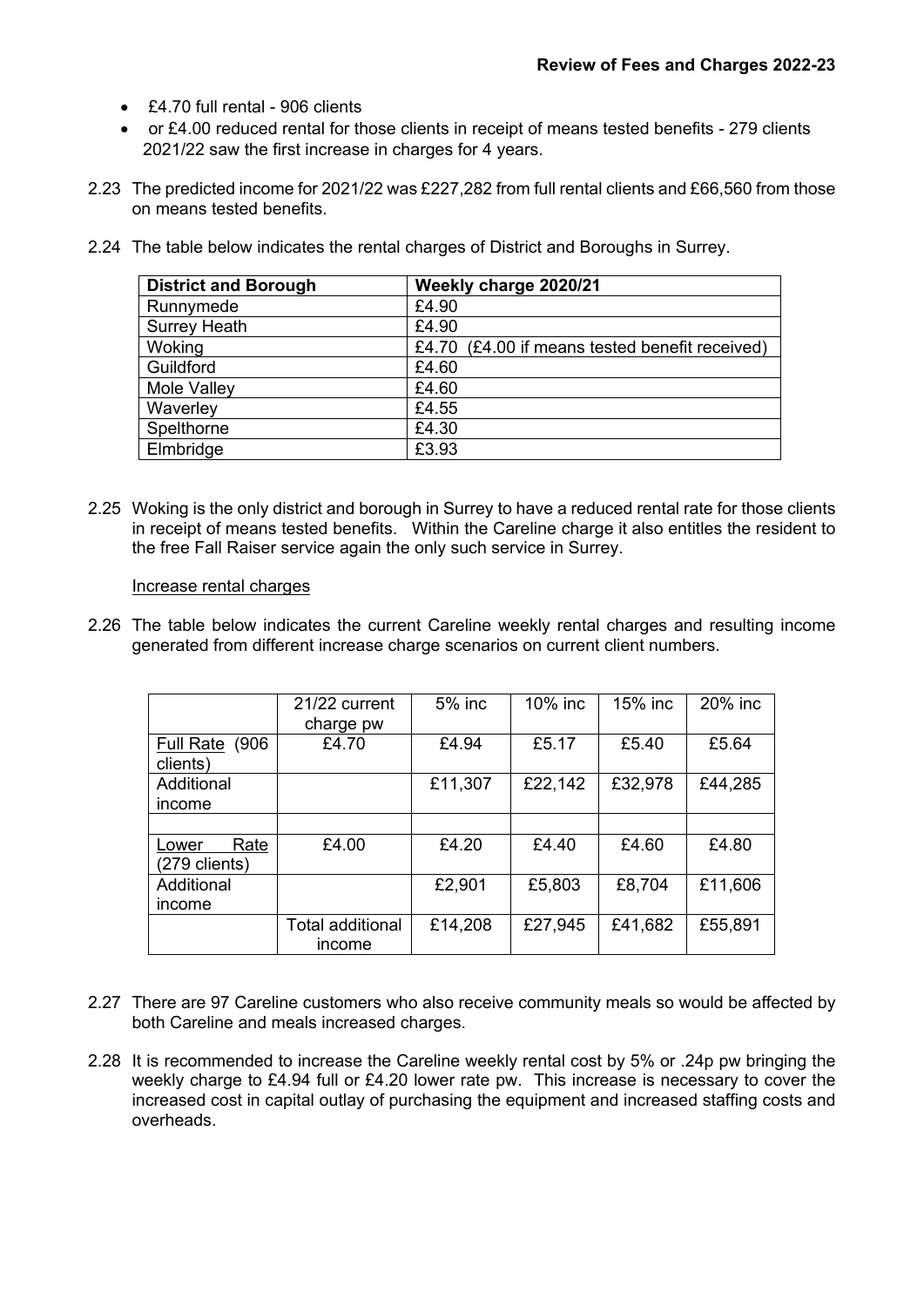### OwnFone (Julie Mémé)

2.29 OwnFone was introduced in 2020/21 as an alternative personal alarm, similar in size to a small mobile phone that is worn around the neck. It works using a SIM card and has to be regularly charged. Like the traditional alarm the OwnFone will work within home and garden and when activated will connect to Forestcare Alarm Centre in the normal way. Clients are given the option at the end of their trial whether to keep the OwnFone or revert to the normal alarm. When introduced a separate charge was agreed at £4.50. It is now proposed to standardise the charge to the same as a full charge careline rental £4.94 pw. There are 4 clients at present renting the Ownfone.

#### Brockhill (Julie Mémé) (Appendix 1)

- 2.30 Brookhill has a guest room available for relatives/friends of tenants to rent when they visit Brockhill tenants. It is recommended that this charge is increased from £35.00 per night to £40.00 per night. Most visitors stay in the guest flat for one night only in order to visit a relative when they live far away. If they choose to stay in a hotel in Woking the charge would be considerably higher.
- 2.31 The hair saloon can be hired by an external hairdresser to benefit the tenants of Brockhill and visitors to the day centre to whom they charge for the haircuts etc. It is proposed to increase the hire charge for the hair dressing saloon, as customers have increased, from £40.00 to £45.00 per day or £22.00 to £25.00 per half day.

## Hale End Court (Julie Mémé) (Appendix 1)

2.32 The only charge at the new Hale End Court extra care scheme opening in October 2021 is the fees for renting the hairdressing saloon once a willing hairdresser is located. It is recommended the charge is the same as at Brockhill i.e. £45.00 per day or £25 per half day.

#### Homelink (Julie Mémé) (Appendix 1)

- 2.33 Homelink is part of the NW Surrey Home Improvement Agency (HIA) Hub with Spelthorne, Runnymede and Surrey Heath BC's. Woking takes the lead role designed to provide a more consistent approach across the area and to provide efficiencies and savings in service provision.
- 2.34 Homelink now operates the Handyperson service for the four boroughs. The proposed Handyperson charges will apply across all boroughs. Any income generated will benefit Woking and goes back into the running of the Handyperson service.
- 2.35 The majority of the work carried out by the Handyperson service is to assist hospital discharge and to enable residents to remain safe and secure in their homes for as long as possible. There is no charge to the residents for this type of work. The volume of this work is increasing due to the aging population, the effect of the pandemic and our growing ties with Adult Social Care, NHS and Clinical Commissioning Group (CCG) through the Alliance Integrated Care Partnership and so the time available for chargeable DIY work is diminishing.
- 2.36 The Handyperson Service is part funded by the Better Care Fund and the grant for 21/22 remained the same as the previous year. Funding for following years has not been confirmed.
- 2.37 The proposed increase in Handyperson charges are required to increase the ability of the service to become self-financing in the long term and provide resilience in the current uncertain climate.
- 2.38 Previously there had been a reduced charge for those clients requesting the paid for service who received means tested benefits. It is recommended to abolish the reduced rate and have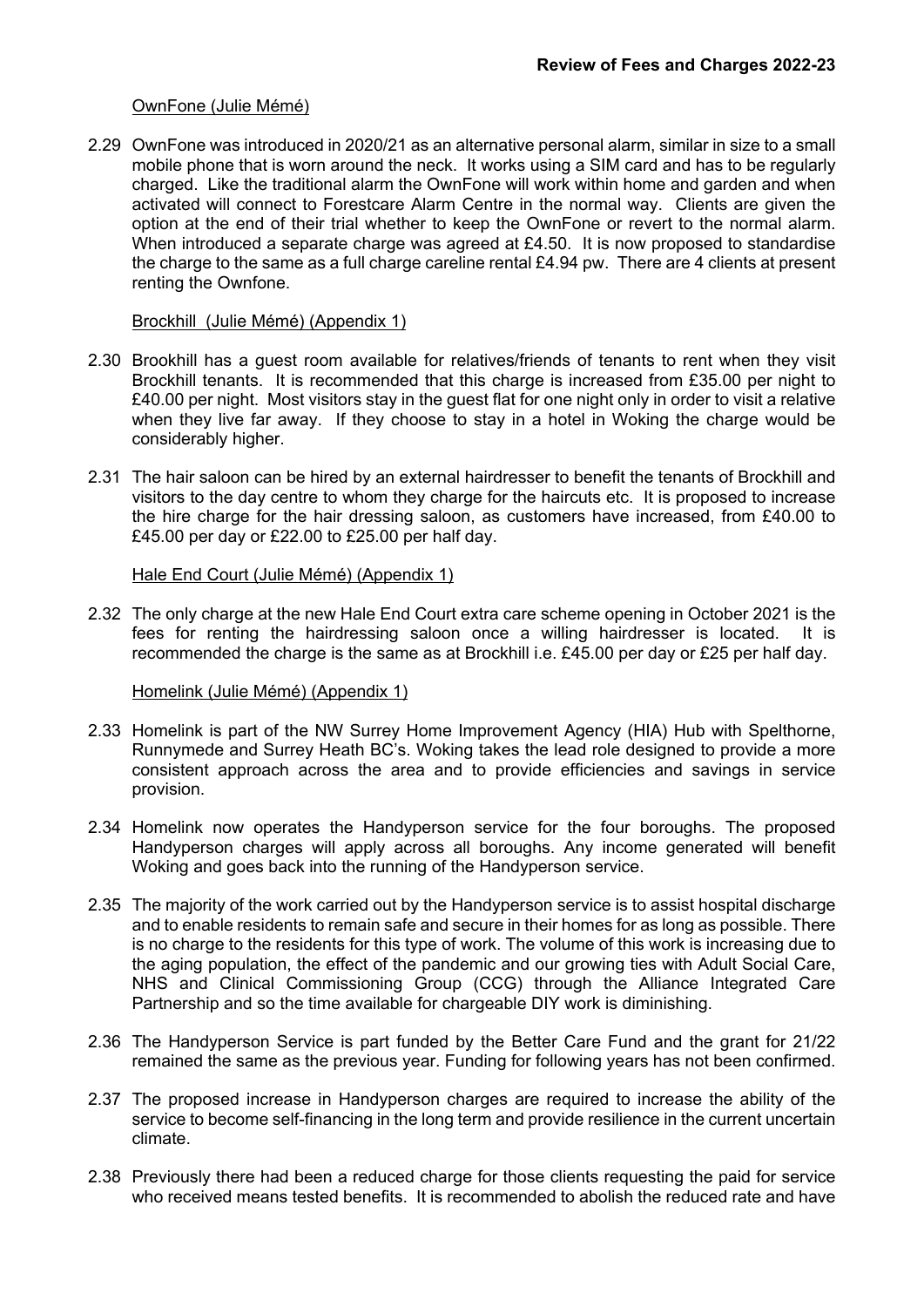one hourly charge for all residents. This is also recommended as it is difficult to prove the receipt of means testing benefits especially for residents living in the other 3 boroughs the Handyperson covers.

|                                   | Hourly Charge including VAT |
|-----------------------------------|-----------------------------|
| <b>Routine DIY</b>                | £35.00                      |
| <b>Minor Electrical Work</b>      | £50.00                      |
| Minor Plumbing Work               | £40.00                      |
| Assisting voluntary organisations | £45.00                      |

2.39 The NW Surrey Hub has agreed to maintain the management fee to carry out major disabled adaptations at 15% of the adaptation cost for the majority of works. Any increase reduces the amount available to spend on the actual adaptation work.

Independent Support Services (Julie Mémé) (Appendix 1)

- 2.40 The Independent Support Service was introduced in 2019/20 as an additional service for our most vulnerable, elderly and disabled residents of the Borough based on the resident's individual needs and not where they live.
- 2.41 The service was aimed to support any resident of the borough to live independently at home as long as possible in a safe and secure environment. The tenure neutral service being based on the individual needs which may change over time and will be flexible to cover periods of crisis i.e. hospital discharge, illness or bereavement.
- 2.42 Due to the pandemic this service has not been fully implemented so it is not proposed to increase any charges for 2022/23.

Woking Interpretation and Translation Service (WITS) (Appendix 1)

2.43 It is proposed to remove the British Sign Language Interpreting charge from 1 April 2022. Other charges are being held at 2021/22 levels.

Housing Standards (Jacqui Dixon) (Appendix 1)

- 2.44 Housing Standards is a statutory service responsible for ensuring that private rented and sometimes housing association stock in the borough meets minimum property standards. The team aims to work informally with landlords through education but has powers to enforce where persuasion has failed or if there is an immediate danger.
- 2.45 The Housing Standards Team administers and enforces the Houses in Multiple Occupation (HMO) licences and the Canalside area Selective Licensing scheme. The Selective Licensing scheme currently ends in March 2023 and will be reviewed over the coming 12 months.
- 2.46 The Housing Standards fees have not been increased since 2017.
- 2.47 For 2022/23 it is recommended that all fees increase by 5% except the Selective Licensing scheme which should remain the same.
- 2.48 A new fee has been proposed for the following areas which are typical requests:
	- Change of property owner, freeholder, mortgage or leaseholder details (£50)
	- Change in number of households/occupiers/room information (£50)
	- Request for an inspection under the HHSRS and/or a pre-application inspection for a new HMO (£126)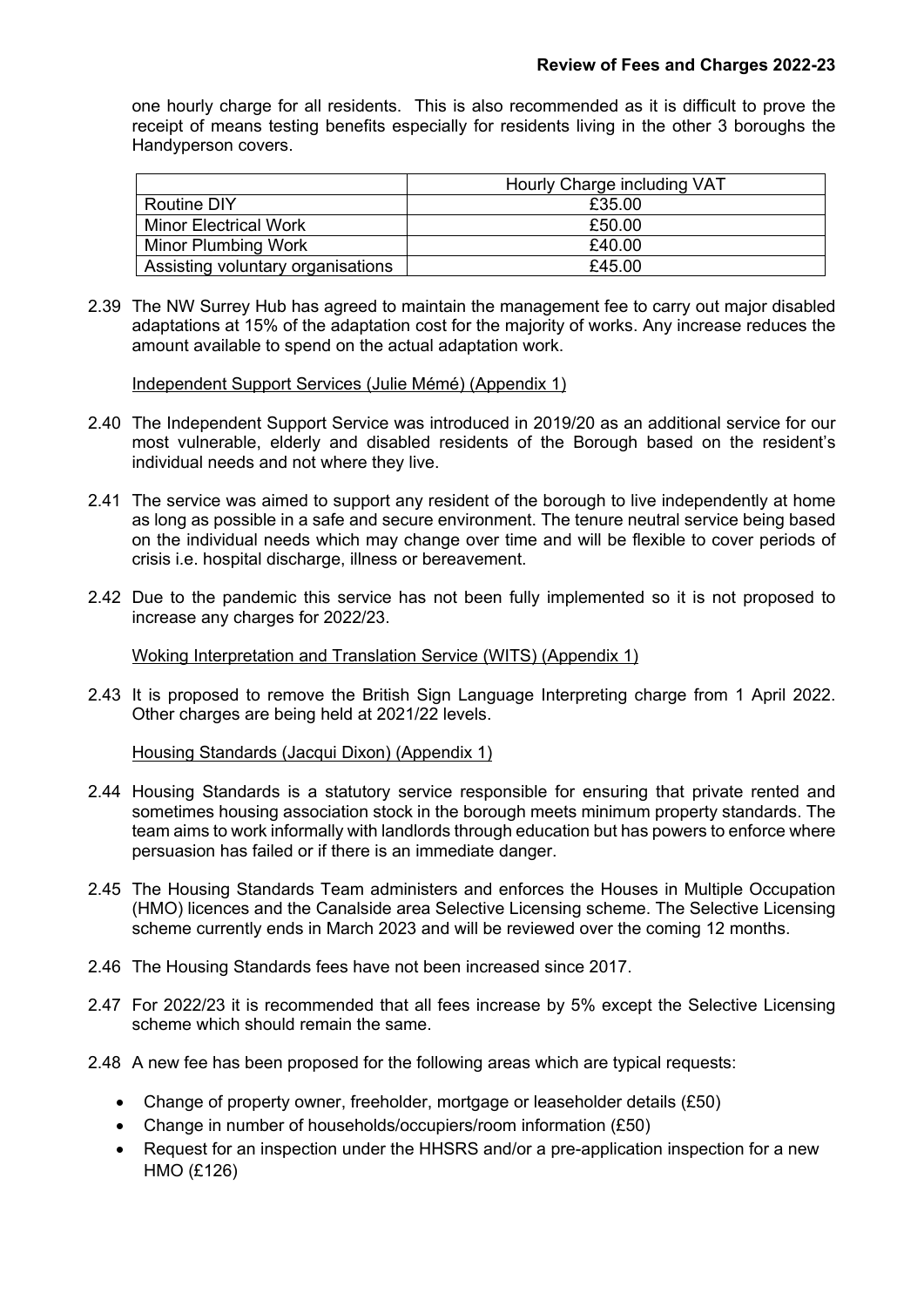- 2.49 Previously 'Request for replacement copies of documents including letters, notices and licences' was set at £120 but this seems high and was possibly an error. It is suggested that this fee is reduced to £31.50 (£30 + 5% uplift) in line with the similar administrative changes to licences as above.
- 2.50 The Energy Efficiency (Private Rented Property) (England and Wales) Regulations 2015 (as amended) requires landlords to provide their tenant with an Energy Performance Certificate (EPC) which must have a minimum 'E' rating unless they have a proven exemption. A successful bid for Government funds has resulted in an award to assist enforcement of Minimum Energy Efficiency Standards in the private rented sector.
- 2.51 The EPC rating is important because it can be the difference between affordable energy bills and a warm home or an expensive to run home that may have damp and mould issues.
- 2.52 The grant allows the team to proactively identify non-compliant properties. The approach is to focus on educating landlords and supporting them to become compliant. Failure to comply with a notice may result in a penalty notice of £2,000.
- 2.53 The process is in the early stages but it is thought that over 400 properties do not currently meet minimum energy efficiency standards. Due to the approach of working informally with landlords and that there can be exemptions, we have estimated that 5 properties may result in a Penalty Notice.

## Leisure Centres and Pools (Steve May) (Appendix 1)

2.54 Fees and Charges for the leisure centres have been increased in line with market forces and have been ratified by the Leisure Partnership Board. Overall the increases are smaller than previous years and the industry has been somewhat rocked by the pandemic meaning that competitors have not increased in the way they historically have, in turn to stay competitive in the sector Freedom have had to be more reserved than previous years. There is discussion pending with the LPB that a mid-year increase should be considered if other leisure operators and competitors also increase their prices. It is suspected that many may do so due to the increase in National Insurance and Energy costs.

## **3.0 Place**

## Building Control Fees (David Edwards) (Appendix 2)

- 3.1 Fees and charges for Woking's Building Control Service were previously considered separately from the main Fees and Charges report. For consistency they have now been included.
- 3.2 To bring Woking into line with other adjoining boroughs it is proposed to raise the fees by 5% year on year for 3 years.

#### Planning Pre-Application Fees (Thomas James) (Appendix 2)

3.3 Fees and charges for Woking's planning pre applications service have been reviewed and benchmarked against other Surrey Councils and a fee increase is now proposed. Broadly, the new fees proposed represent half of the planning application fee plus VAT. Taking a different approach to pre applications fees does create an increase for all pre applications including householder submission but is considered to be fair and reasonable given the costs of the service and quality of response. The recommended fees strike an appropriate balance between contributing towards the costs of providing the service whilst keeping it financially accessible.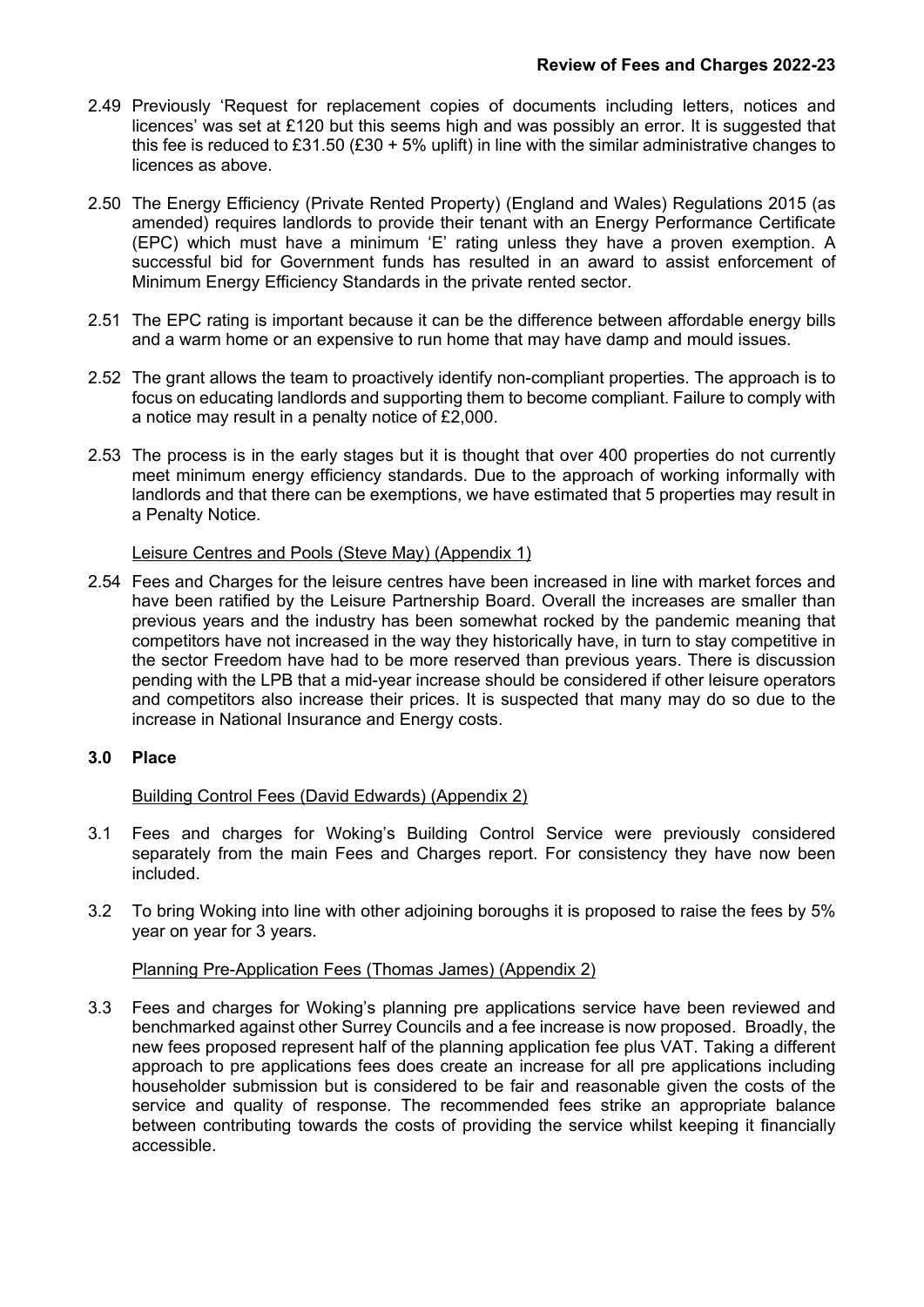### Waste and Recycling and Garden Waste (Geoff McManus) (Appendix 2)

3.4 There are no proposals to increase the charges during 2022/23, although Joint Waste Services continue to look at potential alignment of charges across the four authorities (Woking, Surrey Heath, Elmbridge and Mole Valley). Recognising current service issues it is not felt appropriate to revise charges at this time.

C.C.T.V. (David Loveless) (Appendix 2)

- 3.5 It is proposed to increase the charge for investigation and supply of C.C.T.V. data from £90 to £96.
- 3.6 Mobile Home Sites Fit and Proper Person Assessment

The Mobile Homes (Requirement for Manager of Site to be Fit and Proper Person) (England) Regulations 2020 introduce a fit and proper person assessment for mobile home site owners or the person appointed to manage the site. The purpose of the fit and proper person test is to improve the standards of mobile home site management. From 1 July 2021 and by 1 October 2021, all site owners must have applied to the local authority to be assessed as fit and proper persons and to be included on the register.

There are exemptions from the requirement for the owner of a site to apply for a FPPA, some of these include; a site that is only occupied by members of the same family and is not being run as a commercial residential site and a site occupied by and managed by the Council.

Currently there is one residential mobile home park within the Borough to which these new requirements apply, however, there may be more in future.

The fees have been set as follows;

Fit and Proper Person application fee - to cover the cost of assessing applications to be included on the fit and proper register - £335.00

Fit and Proper Person annual fee - to cover the cost of monitoring conditions attached to the register. Payment of the annual fee may also be required as a condition of inclusion in the register - £114.00. Further detail on the fee setting process can be found attached in Appendix 2.

#### Car Parks (Geoff McManus) (Appendix 2)

- 3.7 A 10p per hour increase is proposed for daily parking fees effective from 31st January 2022 for Town Centre car parks with the maximum daily charge increasing from £12 to £13 per day.
- 3.8 The overnight parking charge will similarly be increased by 10p from £1.50 to £1.60.
- 3.9 The new proposed charges will contribute to the Councils continuing investment in Town Centre car parking.
- 3.10 Existing and proposed tariff bands below for reference.

#### **Woking Town centre car park charges**

| <b>Current Tariff</b> | night | 1hr  | 2hrs | 3hrs | 4hrs | 6hrs | 7hrs  | 24hrs |
|-----------------------|-------|------|------|------|------|------|-------|-------|
| mon -sat              | 1.50  | 1.50 | 3.00 | 4.50 | 6.00 | .00  | 11.00 | 12.00 |
| Sun                   | 1.50  | 1.50 | 2.80 | 3.00 | 3.00 | 3.00 | 3.00  | 3.00  |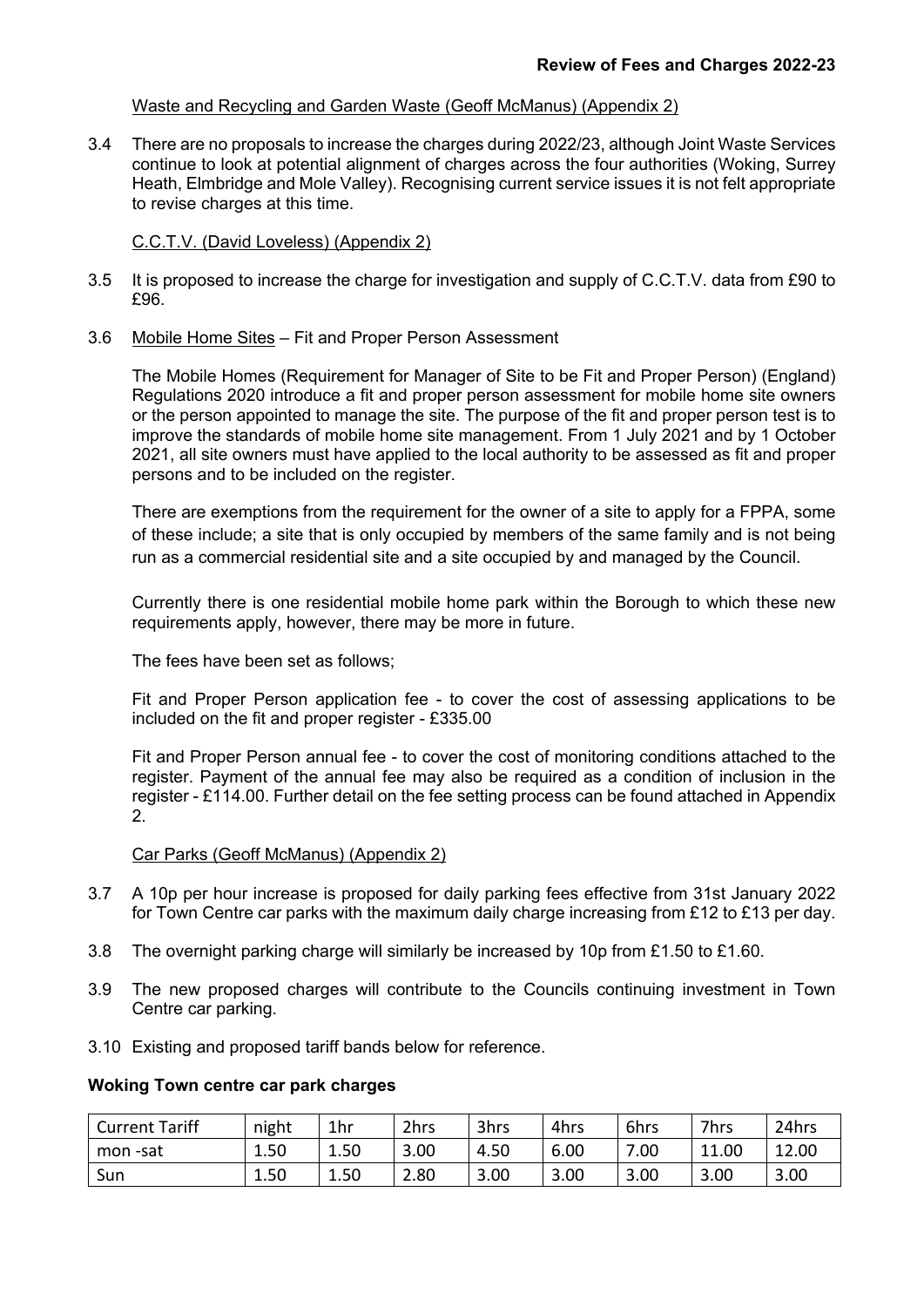## **Proposed car park charges**

| 10p increase | night | 1hr  | 2hrs | 3hrs | 4hrs | 6hrs | <b>7hrs</b> | 24hrs |
|--------------|-------|------|------|------|------|------|-------------|-------|
| mon -sat     | 1.60  | 1.60 | 3.20 | 4.80 | 6.40 | 7.60 | 12.00       | 13.00 |
| Sun          | 1.60  | 1.60 | 3.00 | 3.30 | 3.30 | 3.30 | 3.30        | 3.30  |

#### Implementation

- 3.11 Following approval by Council notices would be advertised 21 days in advance of the new charges becoming effective.
- 3.12 The proposed operational date is Monday 31st January 2022.

#### New Car park management system

- 3.13 Following trials in Victoria Way car park the intention is to have all of the main Town Centre car parks operating on the new parking management system as the new car parks become operational in Spring 2022.
- 3.14 This will allow many new payment options for customers from traditional pay stations with added features such as contactless payment to online payments by a parking app and an auto pay feature for regular users.
- 3.15 Business users will be able to manage their accounts on line and the system also offers promotional opportunities for local retailers to discount parking fees with greater flexibility for the Council to offer parking promotions.
- 3.16 In a full year the proposed increase is estimated to achieve £450,000, principally to support continued investment in the car parks and prevent further pressure upon the Council's Investment Programme.
- 3.17 The Director of Neighbourhood Services in consultation with the Council's Portfolio Holder is authorised to implement the price increase by advertising a public notice subject to agreement of Council.

#### Public Season Tickets

- 3.18 Proposals are shown below to increase public season tickets effective for new applications from 31st January 2022.
- 3.19 Current and proposed charges below for reference.

#### **Current Parking charges**

| <b>Current</b> | <b>Band A</b> | <b>Band B</b> | <b>Band C</b> | <b>Band D</b> | <b>Band E</b> | <b>Band F</b> | <b>Band G</b> |
|----------------|---------------|---------------|---------------|---------------|---------------|---------------|---------------|
| Annual         | 900           | 1350          | 1800          | 1980          | 2070          | 2160          | 2250          |
| Quarterly      | 275           | 403           | 550           | 605           | 633           | 660           | 688           |
| <b>Monthly</b> | 100           | 150           | 200           | 220           | 230           | 240           | 250           |

### **Proposed Parking charges**

| <b>Proposed</b> | <b>Band A</b> | <b>Band B</b> | <b>Band C</b> | <b>Band D</b> | <b>Band E</b> | <b>Band F</b> | <b>Band G</b> |
|-----------------|---------------|---------------|---------------|---------------|---------------|---------------|---------------|
| Annual          | 960           | 1450          | 1920          | 2120          | 2220          | 2320          | 2400          |
| Quarterly       | 295           | 430           | 590           | 650           | 680           | 705           | 735           |
| <b>Monthly</b>  | 110           | 160           | 215           | 235           | 245           | 260           | 270           |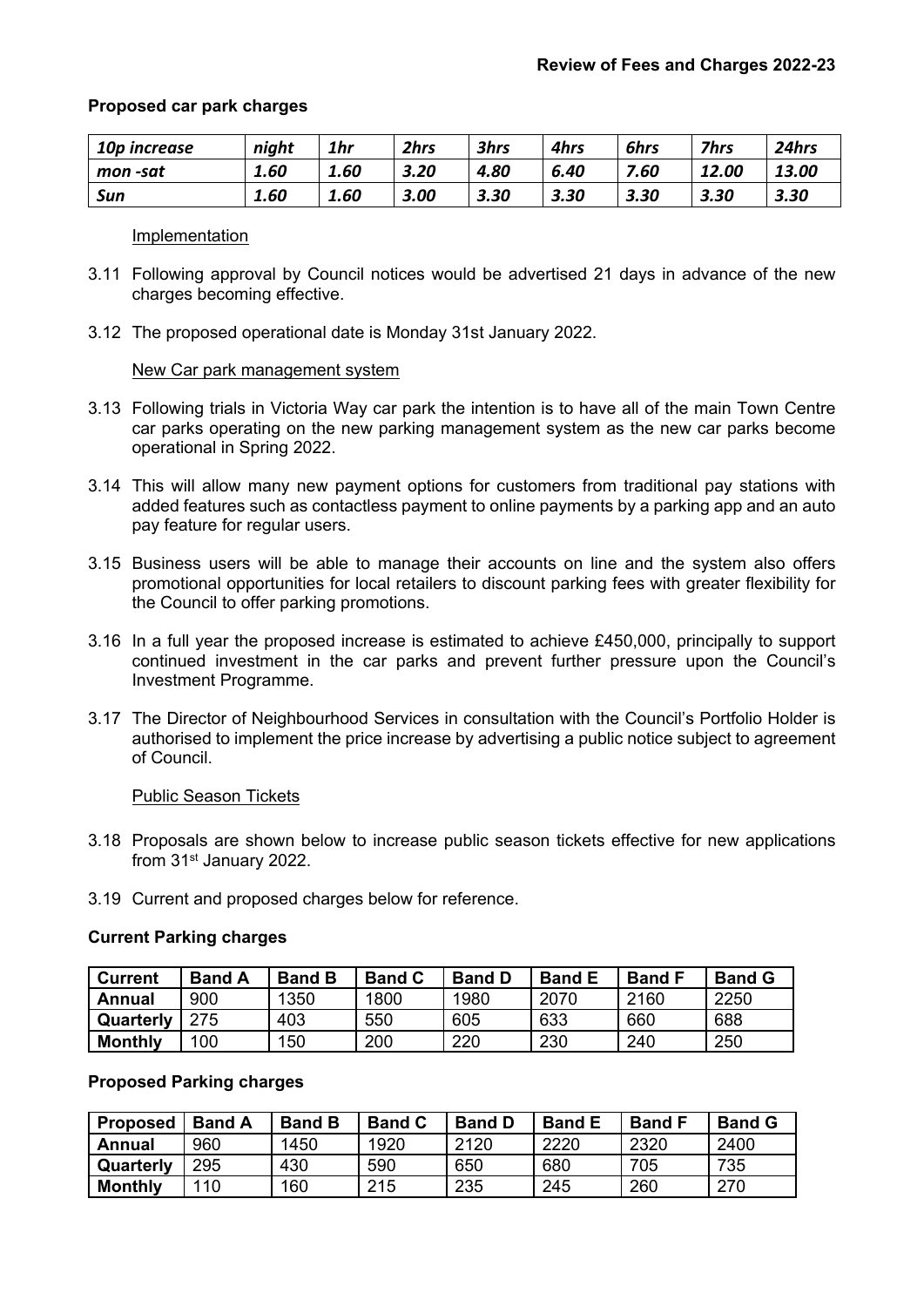The off peak Area 1 Residents permit is proposed to increase from £170 to £180 per year and the full time Woking town centre residents permit remains at £780 per year and has now been made more widely available to town centre residents.

### Electric vehicle bays

3.20 Proposals are being developed to charge for use of electric charging bays within car parks to include existing charging points and the new charging points which will be provided in the new car parks from Spring 2023.

### Controlled Parking Zones (Geoff McManus) (Appendix 2)

3.21 There are no charging proposals for 2022/2023. Any new proposals would normally originate from Woking Joint Committee and Surrey County Council acting as the highway authority for Woking.

## Fishing Permits (Tracey Haskins) (Appendix 2)

3.22 The Goldsworth Park Angling Club continues to provide management services at both Goldsworth Park Lake and Brookwood Ponds and retain the associated charges for those purposes. In consultation with the Angling Club no increase in charges are proposed for 2022/23 and arrangements continue to work well.

## Street Trading

3.23 Street trading charges have been replaced with a £100 fee for 3 months under the new covid19 related Planning laws. This continues to be a temporary arrangement and we will revert to 12 month licences when appropriate.

## **4.0 Us**

#### Local Land Charges (David Ripley) (Appendix 3)

- 4.1 The national Local Land Charges (LCC) Programme will make Her Majesty's Land Register (HMLR) the sole registering authority and official search provider for LLC in accordance with the provisions of the Infrastructure Act 2015. Woking Borough Council is currently going through the migration process to transfer the data from the current LLC registry to the national digital registry and the scheduled completion date is from the year 2022/23.LLC searches the setting of these fees will therefore not be carried out by the Woking Borough Council from that date. These will be carried out via the national LLC portal on the GOV.UK website, apart from some non-Surrey CCC Con29 questions
- 4.2 Therefore the 2021/22 Woking BC element of Local Land Charge fees have been carried forward for the benefit of this report, as at the date of reporting the migration process of the LLC register is not yet complete.

#### Taxis and Private Hire (Gareth John) (Appendix 3)

4.3 A modest increase in respect of the fees and charges schedule for taxi licensing is proposed for the second consecutive year. The Licensing Department is running at deficit and prior to last year fees had not been increased for a number of years. Due to the continuing challenging trading environment it is proposed that the deficit be eliminated by gradual increases over the coming years rather than by a sudden sharp increase.